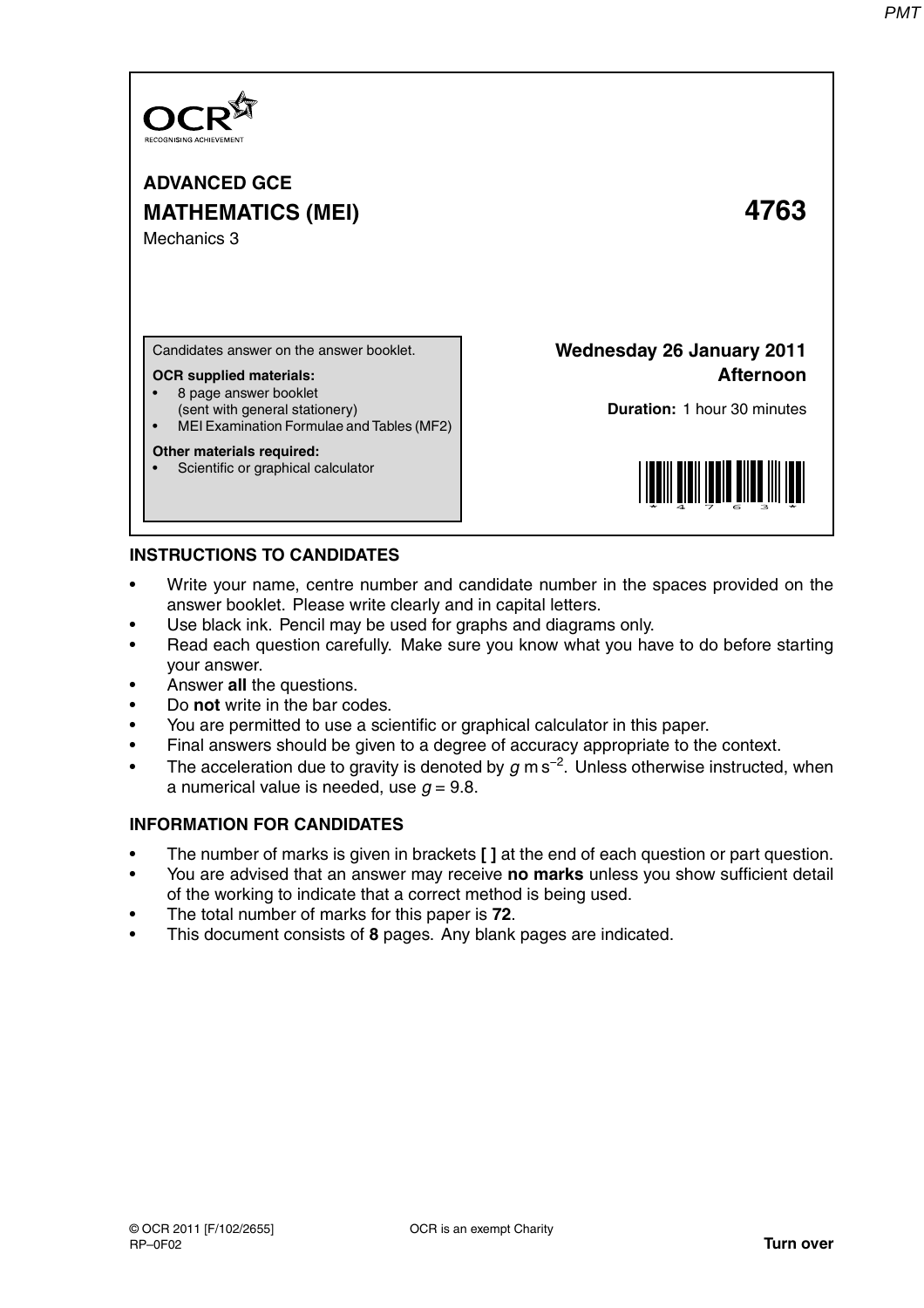*PMT*

# **1 (i)** Write down the dimensions of force, density and angular speed. **[3]**

The breaking stress, *S*, of a material is defined by

$$
S = \frac{F}{A}
$$

where *F* is the force required to break a specimen with cross-sectional area *A*.

(ii) Show that the dimensions of breaking stress are  $ML^{-1}T^{-2}$ . **[2]**

In SI units (based on kilograms, metres and seconds), the unit of breaking stress is the pascal (Pa). The breaking stress of steel is  $1.2 \times 10^9$  Pa.

**(iii)** Find the breaking stress of steel when expressed in a new system of units based on pounds, inches and milliseconds, where 1 pound =  $0.454$  kg, 1 inch =  $0.0254$  m and 1 millisecond =  $0.001$  s.

**[3]**

A material has breaking stress *S* and density <sup>ρ</sup>. When a disc of radius *r*, made from this material, is rotated very quickly, there is a critical angular speed at which the disc will break apart. This critical angular speed,  $\omega$ , is given by

$$
\omega = kS^{\alpha} \rho^{\beta} r^{\gamma}
$$

where *k* is a dimensionless constant.

(iv) Use dimensional analysis to find  $\alpha$ ,  $\beta$  and  $\gamma$ . **[4]** 

Steel has breaking stress  $1.2 \times 10^9$  Pa and density 7800 kg m<sup>-3</sup>. For a steel disc of radius 0.5 m the critical angular speed is 3140 rad s<sup>-1</sup>. Aluminium has density 2700 kg m<sup>-3</sup> and for an aluminium disc of radius 0.2 m the critical angular speed is  $8120 \text{ rad s}^{-1}$ .

**(v)** Find the breaking stress of aluminium. **[4]**

Using a different system of units, a disc of radius 15 is made from material with breaking stress 630 and density 70.

**(vi)** Find, in these units, the critical angular speed for this disc. **[2]**

© OCR 2011 4763 Jan11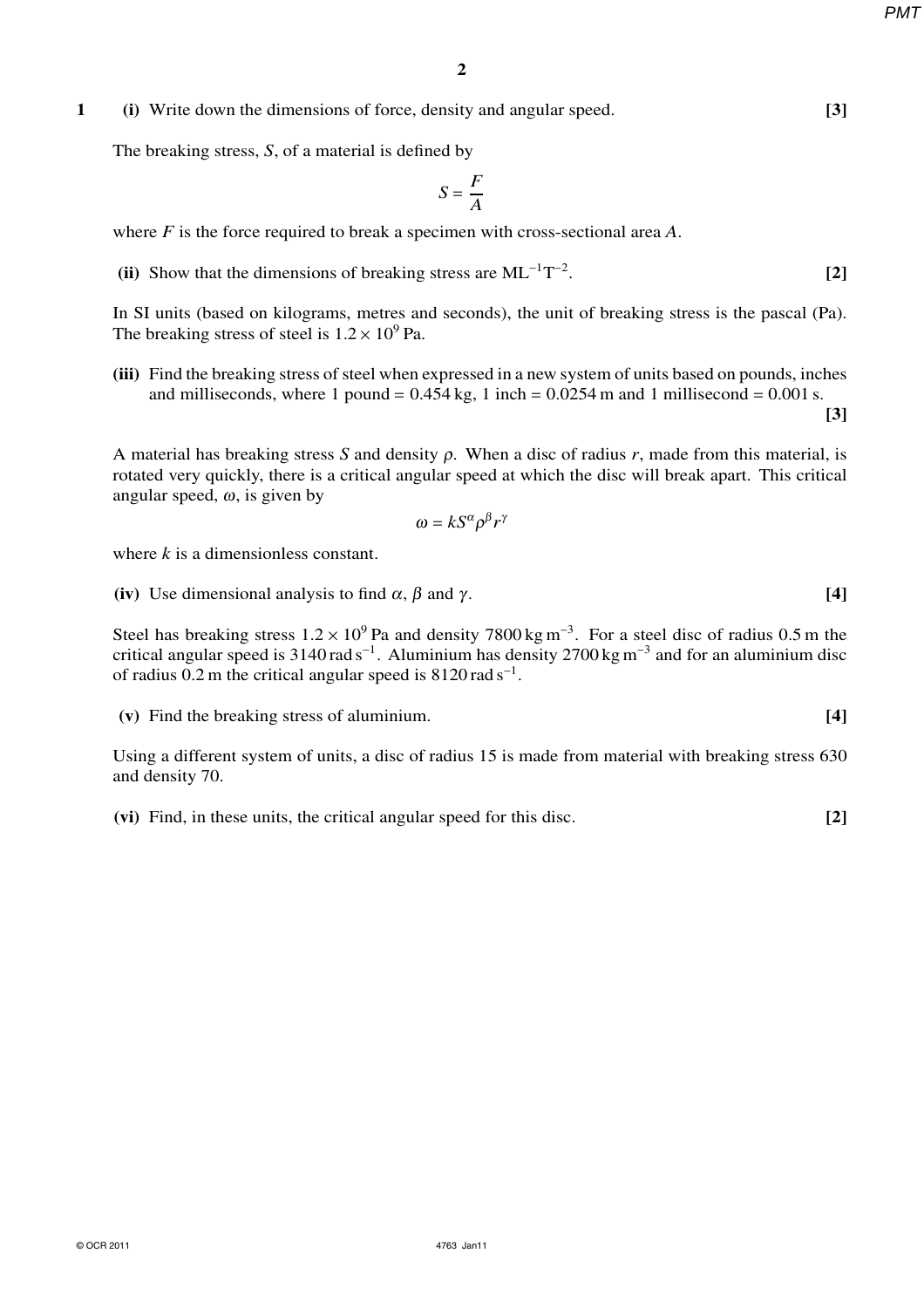*PMT*

**2 (a)** A particle P, of mass 48 kg, is moving in a horizontal circle of radius 8.4 m at a constant speed of *V* m s<sup>−1</sup>, in contact with a smooth horizontal surface. A light inextensible rope of length 30 m connects P to a fixed point A which is vertically above the centre C of the circle, as shown in Fig. 2.1.



**Fig. 2.1**

- (i) Given that  $V = 3.5$ , find the tension in the rope and the normal reaction of the surface on P. **[5]**
- **(ii)** Calculate the value of *V* for which the normal reaction is zero. **[4]**
- **(b)** The particle P, of mass 48 kg, is now placed on the highest point of a fixed solid sphere with centre O and radius 2.5 m. The surface of the sphere is smooth. The particle P is given an initial horizontal velocity of *u*m s<sup>-1</sup>, and it then moves in part of a vertical circle with centre O and radius 2.5 m. When OP makes an angle  $\theta$  with the upward vertical and P is still in contact with the surface of the sphere, P has speed *v*m s−<sup>1</sup> and the normal reaction of the sphere on P is *R* N, as shown in Fig. 2.2.



**Fig. 2.2**

- (i) Show that  $v^2 = u^2 + 49 49 \cos \theta$ . **[3]**
- **(ii)** Find an expression for *R* in terms of *u* and *v*. **[4]**
- **(iii)** Given that P loses contact with the surface of the sphere at the instant when its speed is  $4.15 \text{ m s}^{-1}$ , find the value of *u*. **[2]**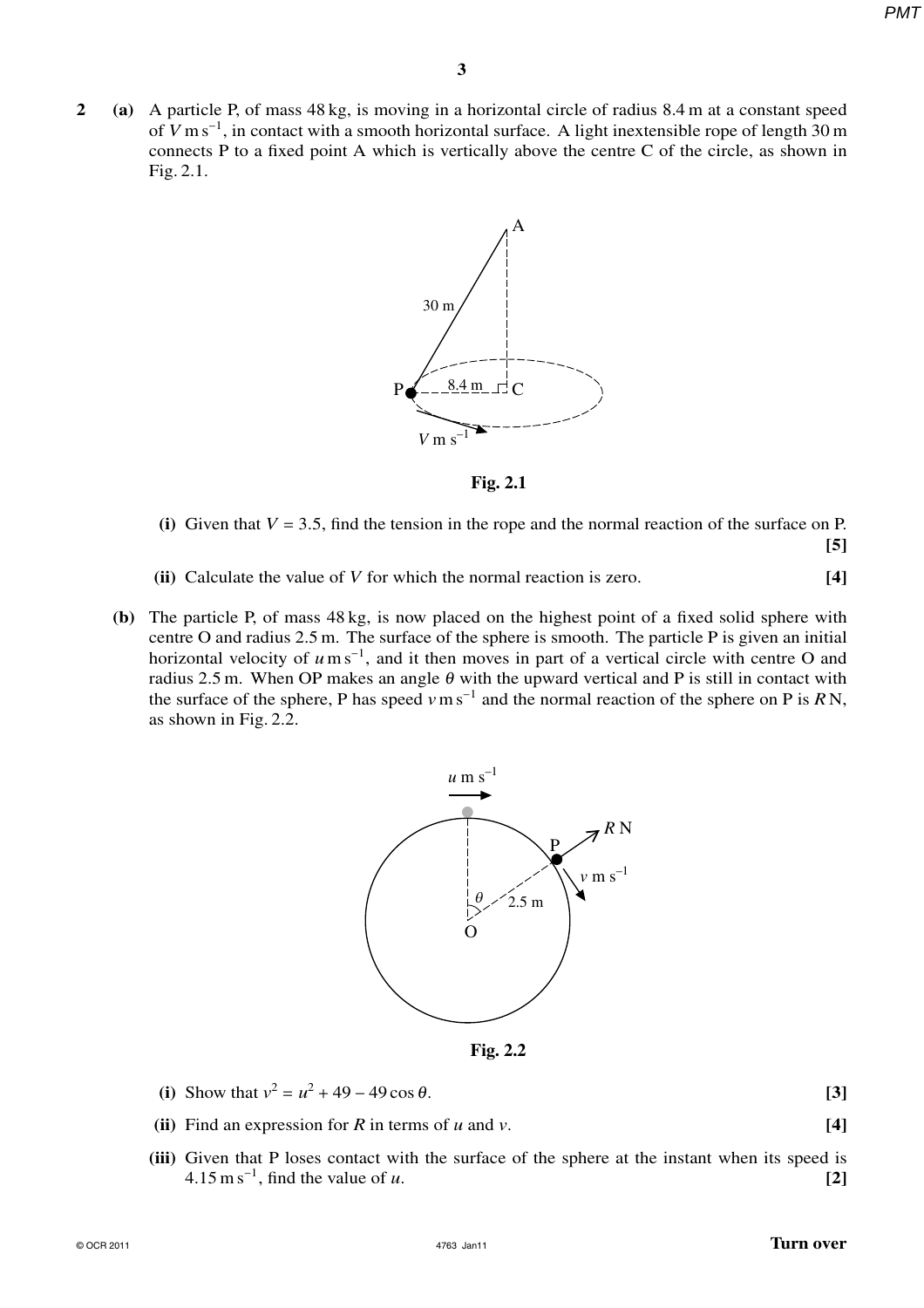**3** A block of mass 200 kg is connected to a horizontal ceiling by four identical light elastic ropes, each having natural length 7 m and stiffness  $180 \text{ N m}^{-1}$ . It is also connected to the floor by a single light elastic rope having stiffness  $80 \text{ N m}^{-1}$ . Throughout this question you may assume that all five ropes are stretched and vertical, and you may neglect air resistance.



**Fig. 3**

Fig. 3 shows the block resting in equilibrium, with each of the top ropes having length 10 m and the bottom rope having length 8 m.

- **(i)** Find the tension in one of the top ropes. **[2]**
- **(ii)** Find the natural length of the bottom rope. **[4]**

The block now moves vertically up and down. At time *t* seconds, the block is *x* metres below its equilibrium position.

(iii) Show that 
$$
\frac{d^2x}{dt^2} = -4x
$$
. [4]

The motion is started by pulling the block down 2.2 m below its equilibrium position and releasing it from rest. The block then executes simple harmonic motion with amplitude 2.2 m.

| (iv) Find the maximum magnitude of the acceleration of the block.                              |     |
|------------------------------------------------------------------------------------------------|-----|
| (v) Find the speed of the block when it has travelled $3.8 \text{ m}$ from its starting point. | [2] |

**(vi)** Find the distance travelled by the block in the first 5 s. **[4]**